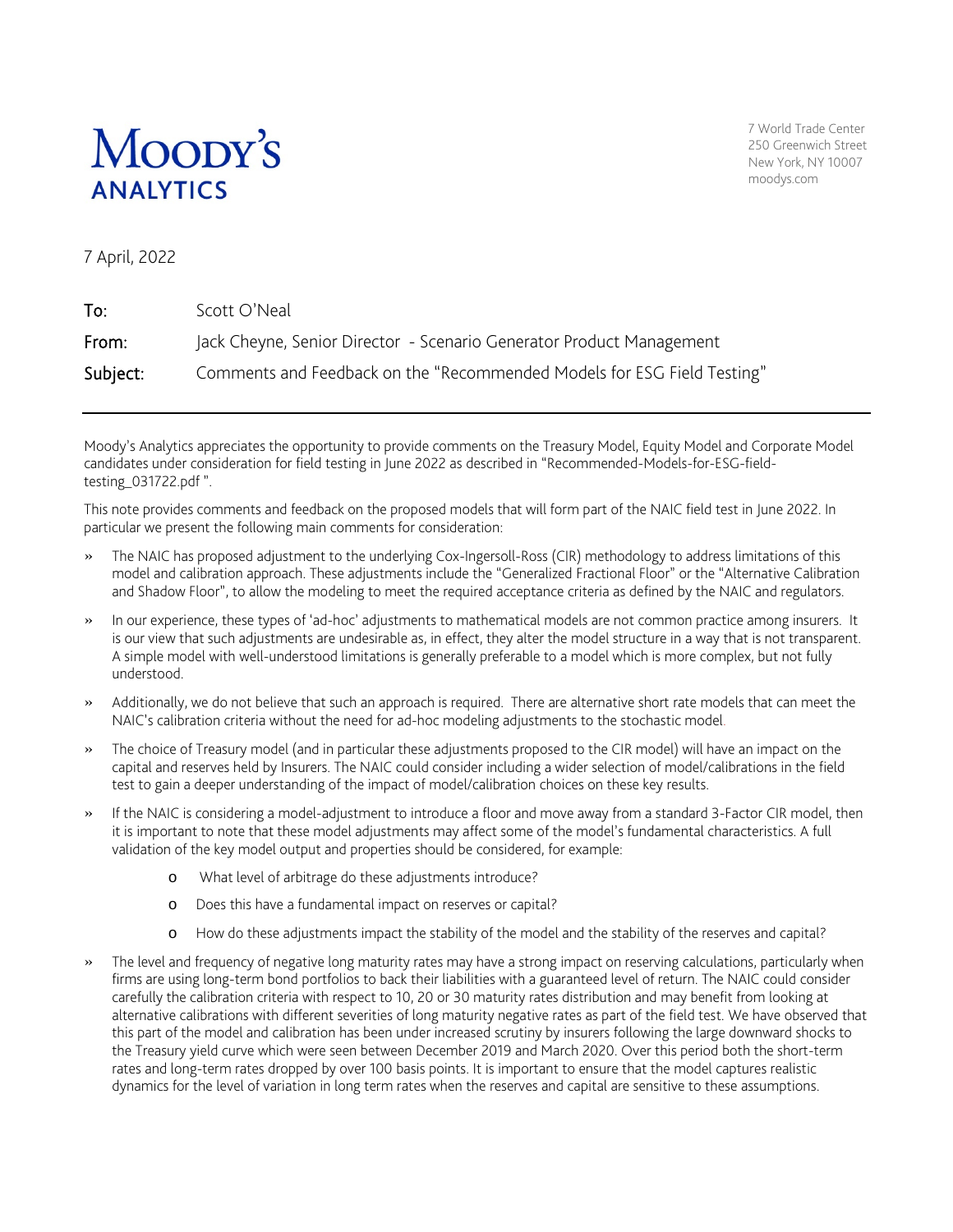- » The link between the equity model and the Treasury model is a common feature in many stochastic modeling frameworks used by insurer's globally. Many insurers adopt a very similar approach to that outlined by the NAIC, but some institutions consider more complex stochastic models and may extend the model to include a dynamic equity risk premium. This dynamic equity risk premium reacts to whether the equity market is over/under priced. It is important to note that there is not an academic consensus on either a single modeling approach or an assumption-set governing these dynamics of the equity risk premium. The literature in this area can be quite broad and varied.
- » We would recommend that the NAIC choose a Credit Modeling approach that is transparent and supported by clear documentation on the model, assumptions, calibration approach and validation. If this is not possible with the currently proposed corporate model, then we would encourage the NAIC to consider other modeling approaches even if some of these related to simpler models.

The following sections provide feedback and more detailed commentary around these key considerations.

## Interest Rate Modeling – Treasury Rates

Globally we observe that insurers and regulators consider a range of different arbitrage free pricing models depending on the specific stochastic calculations and applications they are tackling. For example, firms may choose different models with specific characteristics/properties when considering (1) risk-neutral valuation of complex insurance liabilities, (2) 1-year single timestep capital calculation or (3) multi-timestep capital/reserving calculations.

In each instance, firms will generally consider the following steps:

- 1. Identify the key features and calibration criteria that are relevant to the desired calculations. The calibration criteria can be a mix of qualitative and quantitative requirements on the modeling outcomes.
- 2. Select a model that has the desired features and the flexibility to be calibrated to meet the specified criteria.

This may lead to insurers considering a range of models and making a choice based on model performance. In general, insurers look to ensure:

- » The models are well understood, and their implementation is based upon standard approaches and academically recognized techniques.
- » The models and calibrations are stable and robust to changes in the input market conditions/assumptions. This ensures that the final capital/reserving/liability-values are stable and do not fluctuate or vary over time due to modeling/calibration artifacts.
- » The models are transparent and open to challenge and feedback from auditors/validators both internally and externally.

This approach aligns very closely with the approach taken by the NAIC and the calibration criteria specified by the NAIC is an excellent example of this - where some qualitative and quantitative criteria covering the following elements are considered:

- Low for Long Interest Rates
- » Prevalence of High Rates, Upper Bounds on Treasury Rates
- Lower Bounds on negative rates
- » Initial Yield Curve Fit, Yield Curve Shape in Projection and steady state yield curve shapes

In addition, to these criteria we typically see insurers looking to constrain and express a quantitative view on the volatility and dispersion of both short maturity and long maturity interest rates along with correlation targets for the movement of interest rates of different maturities.

There are a range of textbook pricing models that could be used to meet these criteria. The relative performance of these models will depend on the model implementation and the calibration approach. We understand, from the analysis produced so far by the NAIC, that the 3-Factor CIR model implementation that the NAIC has considered is not flexible enough to meet all of these criteria even though a range of different calibration approaches have been considered. This has led the NAIC to consider adjustments to this model to allow it to meet the needed criteria. These adjustments include the "Generalized Fractional Floor" or the "Alternative Calibration and Shadow Floor", due to the fundamental limitations of the underlying Cox-Ingersoll-Ross (CIR) methodology forcing artificial adjustments to meet the required acceptance criteria as defined by the NAIC and regulators.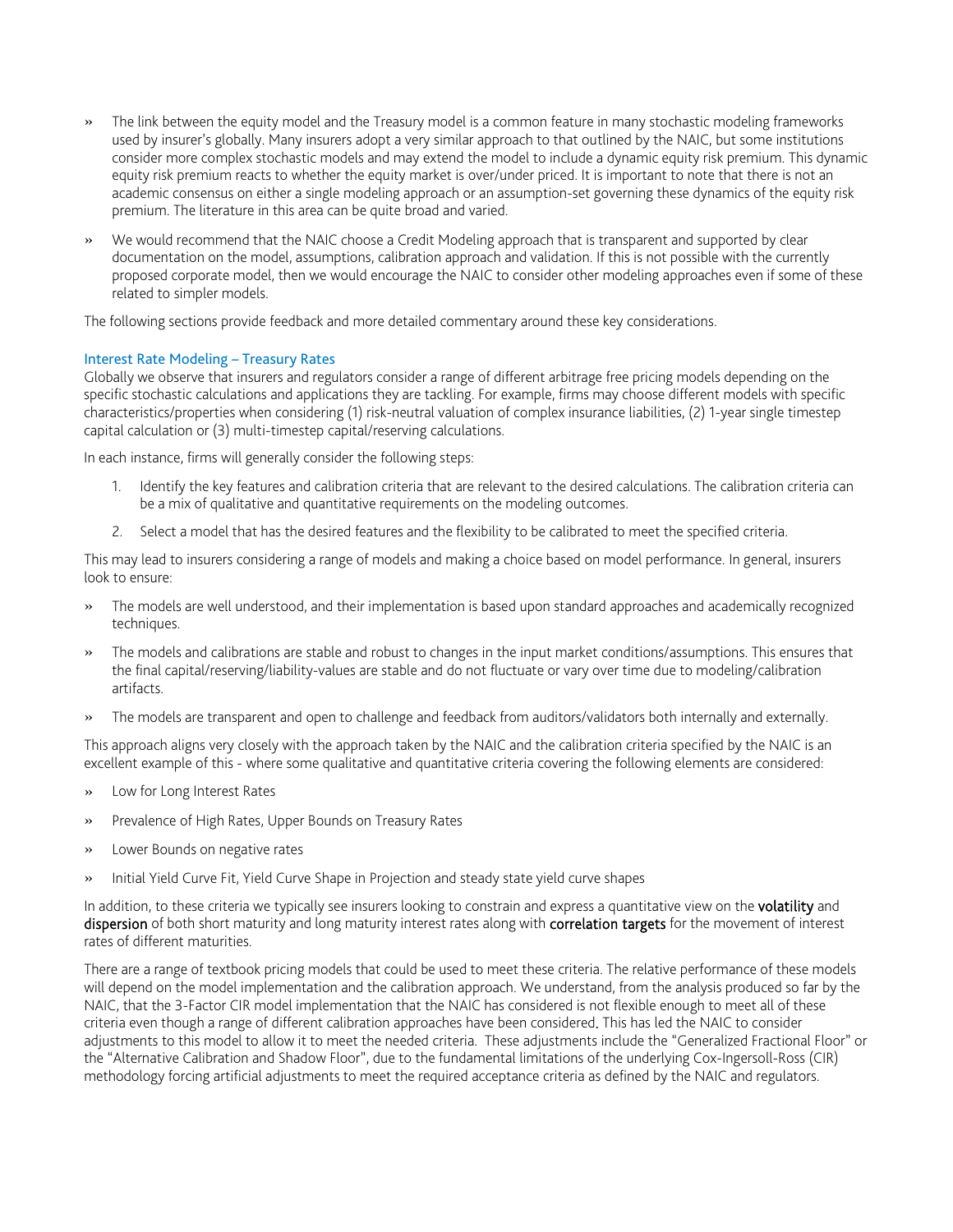In our experience, insurers generally avoid making significant post-processing adjustments to meet calibration criteria. In many instances the post processing adjustment can fundamentally change the nature of the interest rate model. This can mean that some of the key model dynamics can break down e.g. the model is no longer arbitrage free or the distributions may not be stable from one valuation date to the next. When adjusting a model it is important to consider that the adjusted "model" may be fundamentally different from the original textbook model. This puts the onus on a robust validation of the new model's properties, stability and behavior to ensure that the model owner fully understands the impact and performance of the model. In particular, it is important to quantitatively assess the key areas below.

- » What level of arbitrage do the adjustments introduce? This can have implications for projected returns on Treasury bonds over different horizons. By adjusting the model there is a risk that these changes to the yield curve will lead to strategies where unrealistic or inconsistent returns are produced by the model for certain bond portfolios/strategies.
- » Do the adjustments have a fundamental impact on reserves or capital?
- » How do the adjustments impact the stability of the model and the stability of the reserves and capital?

### ALTERNATIVE MODEL CHOICES

It is important to note that alternative models (variations of the arbitrage free pricing models like the CIR model) can meet the NAIC's specified calibration criteria without the need for ad hoc model adjustments.

These alternative models could be considered for inclusion in the Field Test or the NAIC could consider allowing insurers to use alternative models as long as they meet the NAIC's prioritized acceptance criteria. This could have the following added benefits.

- » The NAIC are only required to maintain calibration criteria on a regular basis rather than a full suite of models, calibrations and scenarios. The NAIC could naturally continue to offer a standard set of scenarios for firms who wished to use the NAIC prescribed models.
- » Validation is still simple for each state regulator as insurers would be required to provide summary statistics attesting to compliance with criteria.
- » Insurers can leverage existing toolkits, automated processes etc. to produce reserves and capital in an efficient way.

This type of approach to stochastic modeling regulation is common in many other countries and avoids insurers being constrained to models that may have significant limitations in the scope of applicability.

One example of a model that can meet the criteria specified by the NAIC without any model adjustment is the Displaced 2-Factor Black Karasinski (D2FBK) model. This model is widely used by the insurance industry for multi-timestep real-world projections, and its calibration flexibility and stability mean this model can be used for a wide range of applications.

This model goes beyond the traditional log-normal Black Karasinski model that was limited to strictly positive rates. The implementation of the D2FBK model that we have considered addresses these limitations through the inclusion of a displacement factor which changes the shape of the distribution (limiting the probability of very high rates) and ensures the model captures negative interest rates in a controlled and integrated manner with the models pricing dynamics. Shifting the distribution from strictly log normal addressed some of the limitations of the log normal models while maintaining the benefits of the 2FBK model, such as more realistic yield curves, reasonable calibration analytics, and flexible term premium modeling. This D2FBK model provides for negative interest rates and at the same time it provides more realistic rate distributions in the low-rate environment, which are the fundamental calibrations defined by the NAIC.

The D2FBK model can be easily parameterized in its current form to meet the success criteria set out by the NAIC for interest rate modeling without the need to alter the structure of the model or sacrifice other important characteristics of the model output. These include the stability of the distribution of rates across different calibration dates, the ability of the model to project realistic risk/return profiles of government bonds and the ability of the model to accurately capture target average paths for the projection of different points on the yield curve.

The table below illustrates the flexibility of the D2FBK model by illustrating an end-Dec 2020 calibration. This highlights that the calibration criteria specified by the NAIC can be comfortably met by this type of interest rate model without the need for ad hoc adaptations to the model structure.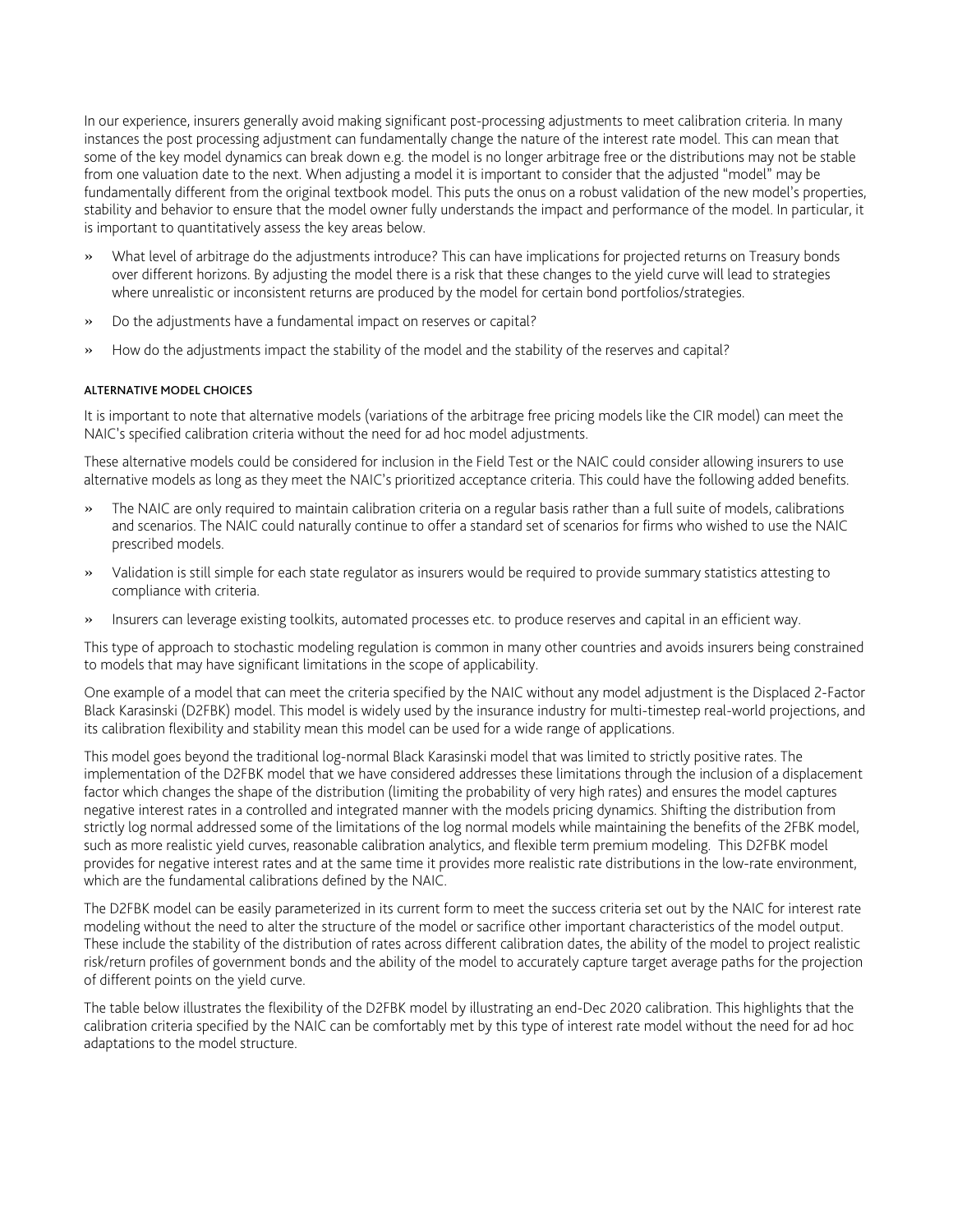

| 'Prevalence of High Rates':<br>(a) The scenario set should reasonably reflect history<br>with some allowance for more extreme and low interest<br>rate environments.<br>(b) Upper Bound | Moody's Comment:<br>(a) The distributional targets (volality and disperson) for<br>both short maturity and long maturirty rates are set<br>using available historical data from around 30<br>economies covering periods of high and low/negative<br>rates. PASS |
|-----------------------------------------------------------------------------------------------------------------------------------------------------------------------------------------|-----------------------------------------------------------------------------------------------------------------------------------------------------------------------------------------------------------------------------------------------------------------|
| (i) 20% is >=99th percentile 3M yield fan chart,<br>and no more than 5% of scenarios have 3M<br>yields that go above 20% in the first 30 years.                                         | (b) (i) See charts below for 3-month Spot Rate<br>percentile distribution covering the 0.5 <sup>th</sup> to the 99.5 <sup>th</sup><br>percentiles. PASS                                                                                                         |
| (ii) 20% is >=99th percentile 10Y yield fan<br>chart, and no more than 5% of scenarios have<br>10Y yields that go above 20% in the first 30<br>years.                                   | (b) (ii) See charts below for 10-year Spot Rate percentile<br>distribution covering the 0.5 <sup>th</sup> to the 99.5 <sup>th</sup> percentiles.<br><b>PASS</b>                                                                                                 |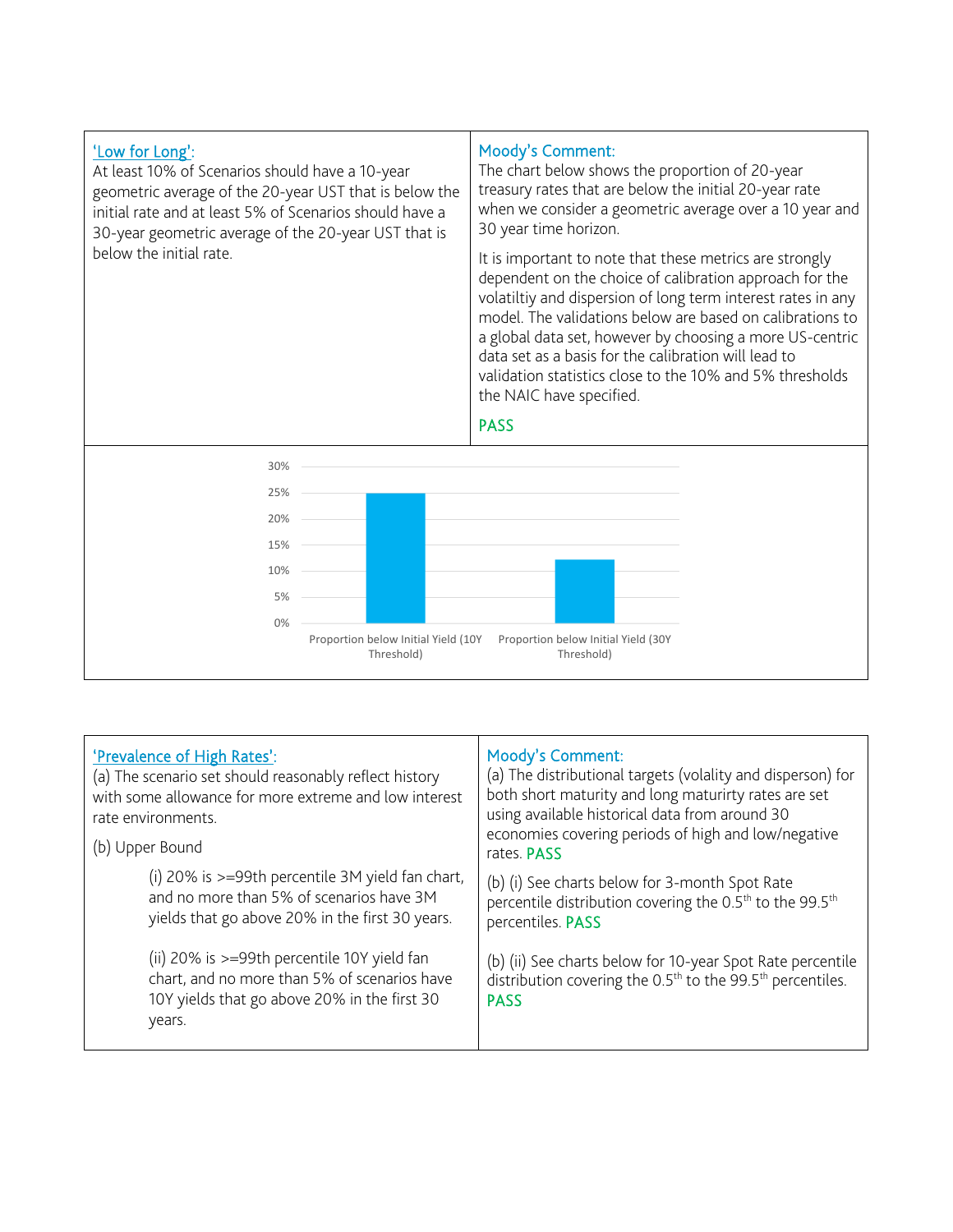

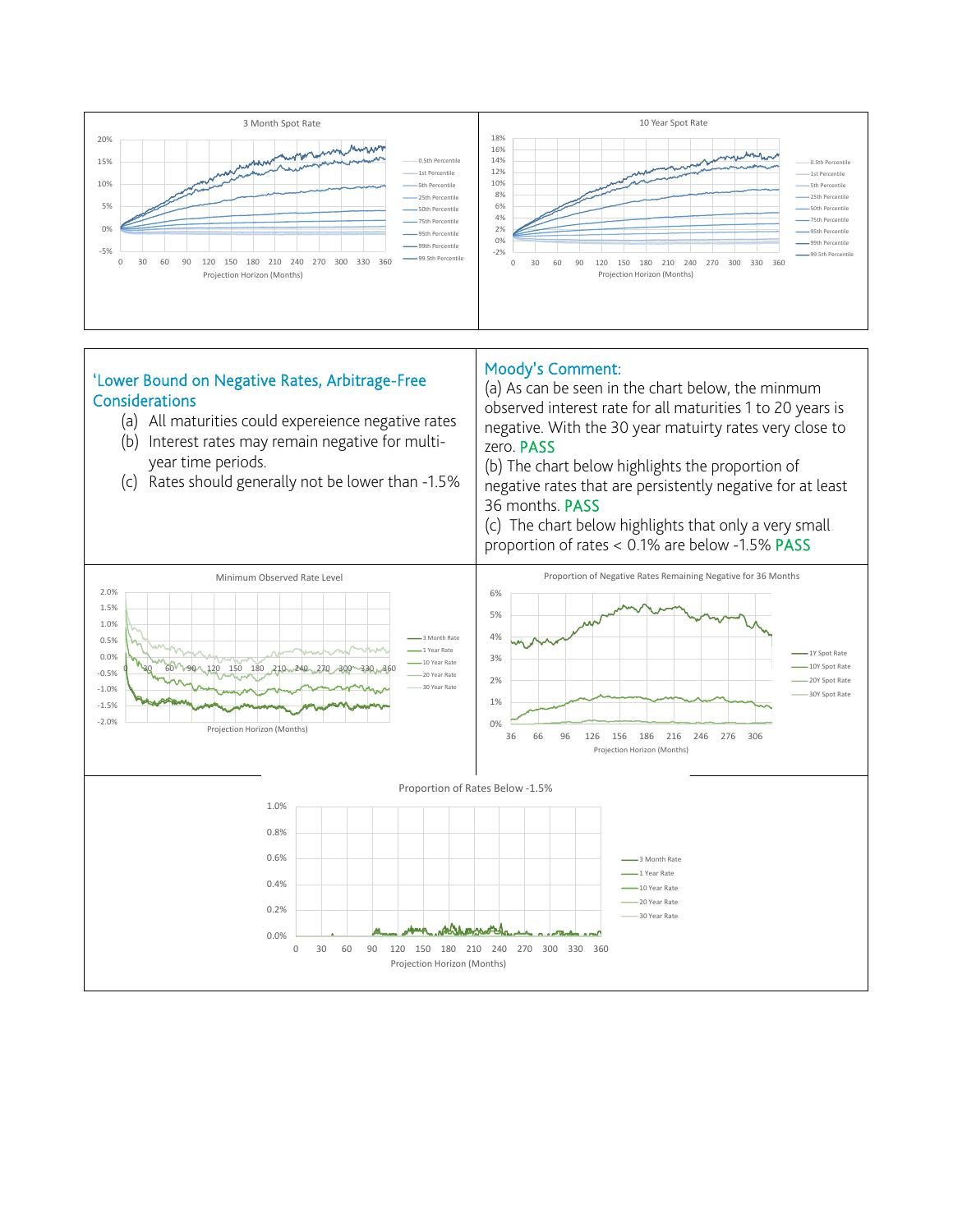

The D2FBK model illustrated here is just one example of a model that is well suited to the calibration criteria that the NAIC have specified. However, it is important to note that there may be other models that are able to meet the criteria without the need for an adjustment/flooring mechanism that disrupts the original model dynamics.

The NAIC could consider allowing some flexibility in the choice of model that insurers are allowed to use in these calculations. Such flexibility may enable insurers who are currently using stochastic models to have continuity in their modeling and calibration approach (provide they meet the NAIC specified criteria). This has the added benefit of enabling insurers to use the same interest rate model for different applications within the same company (e.g. pricing, business planning, strategic asset allocation exercises, 1-year VaR solvency calculations etc.). The alternative would require insurers to use a simple model for the reserves and capital calculation. However, the limitations of the model would prevent them using it for other business decisions due to the unrealistic dynamics or assumptions. We believe that the NAIC could consider allowing insurers to choose their own interest rate model for inclusion in the forthcoming field test providing it meets all of the specified calibration/validation criteria.

## Additional interest Rate Model Validation Criteria

The NAIC has focused on some of the key validation criteria around the performance of the rate distribution and dynamics. If the NAIC is looking to adjust the CIR model to constrain the floor it is important to broaden the validation of the model to cover a wider set of outputs. This will help ensure the model is behaving coherently when the rates are used to calculate asset returns for government bond strategies.

The following additional validation tests would allow the NAIC to demonstrate the robustness of the asset returns and help provide insight into the impact of the model changes on the arbitrage-free properties of the model.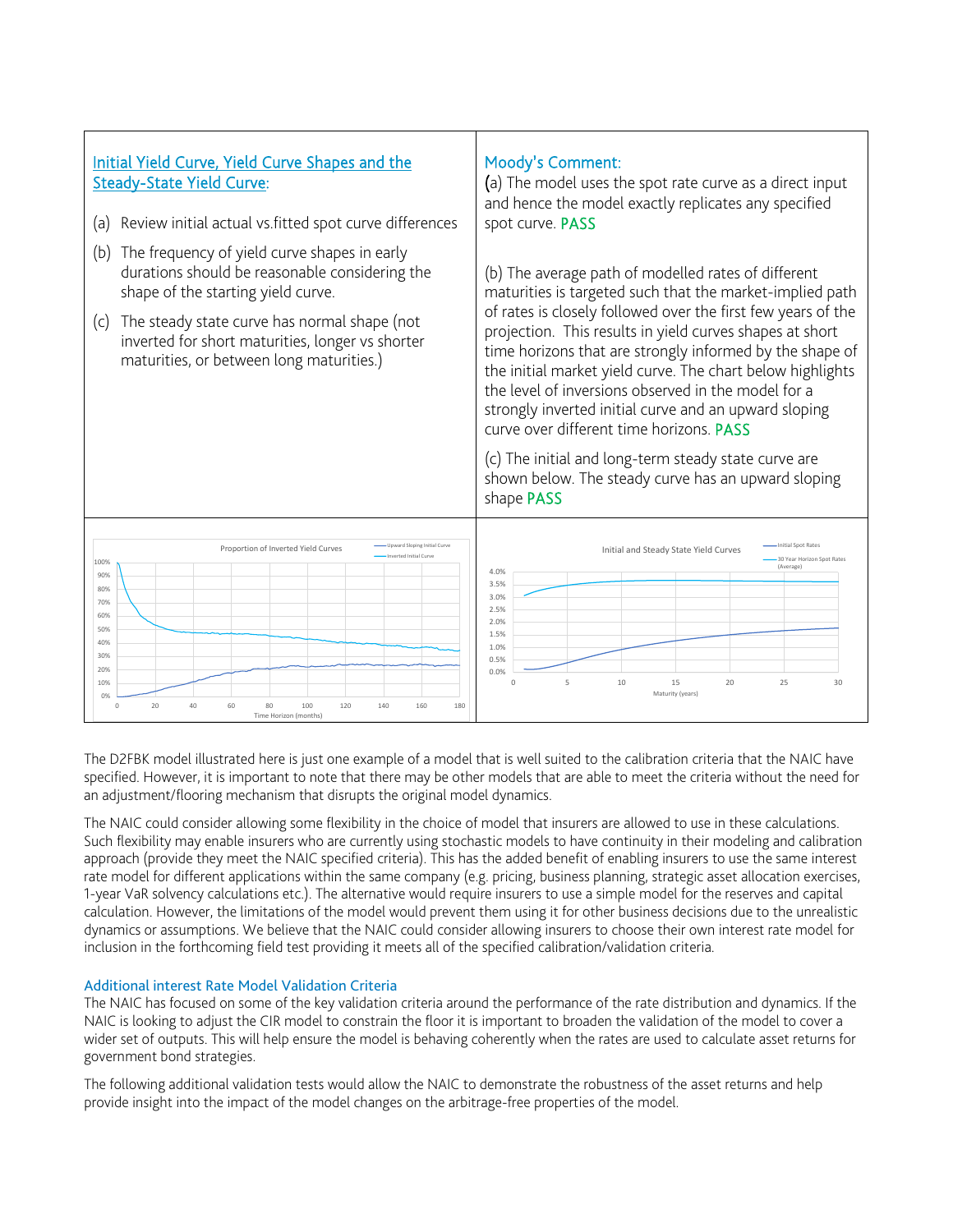- » Martingale Tests Scenario sets can be produced where the risk premiums (term premiums) in the model are set to zero. An asset martingale test can be performed on bond portfolio strategies of different maturities (e.g. 1, 3, 5, 10 ,15, 20, 25, 30-year maturities, with either zero-coupon or bond-at-par coupon assumptions). It should be observed that all portfolios return the same as the risk-free rate on average.
- » Asset Return Tests This would cover the validation of the expected return and volatility of asset portfolios of 1, 3, 5, 10, 15, 20, 25, 30-year maturity bond portfolios. This allows the NAIC to assess the relative behavior and stability of expected returns and volatilities from one valuation date to the next.

In addition to these tests the stability of the model outcomes could be impacted by the introduction of a floor. The NAIC could benefit from assessing the stability of the distributions, asset returns and ultimately the capital and reserves under different input assumptions or initial conditions. For example, the NAIC could gain confidence in the robust nature of the model by considering the following validation examples.

- Assessment and comparison the distributions, asset returns and modeling outcomes (capital and reserves) on multiple valuation dates and under stresses to the initial conditions:
	- o Extreme high and low historical yield curve from across the globe (Germany, Switzerland, Japan, South Africa, etc…)
	- o Ad hoc stresses to the initial conditions of the model e.g. plus/minus 50 or 100 basis points to the initial curves.

We appreciate the range of possible validation criteria can be extensive, but it would add clarity to the model performance and impact of the flooring adjustment if the NAIC could present validation analysis of this nature.

# Equity Modeling

The equity modeling approach proposed by the NAIC – where the equity returns are based on a constant equity risk premium in excess of a risk free (short term Treasury rate) coupled with a stochastic process for excess returns - is similar to the modeling approaches considered by many insurers globally. This approach is relatively straight forward and allows insurers to set a clear assumption on the equity risk premium and to incorporate this into the modeling in a direct and transparent manner.

Where firms are looking to go beyond this modeling approach, we have seen insurers look to incorporate a dynamic equity risk premium that accounts for the over (or under) pricing of the equity market. For example, this dynamic equity risk premium would vary through the projections i.e. in each scenario where the equity price grows strongly the equity risk premium reduces and when the equity market falls sharply the equity risk premium increases. This provides a few added benefits to the modeling:

- » The total average return in equity is no longer a function of interest rates and a constant risk premium. In addition to these two components the risk premium will change depending on a dynamic risk premium component which is linked to a view on whether the market is over/under priced.
- » The average risk premium over the first few years of the projection can change from one valuation period to the next leading to a more direct conditional view on the performance of equities relative to fixed income assets. The short-term risk premium can go up or down depending on the market conditions.
- » The dynamic equity risk premium approach will narrow the extreme tails of the cumulative return distributions (both on the upside and the downside) as the extreme scenarios where markets grow will be associated with a lower subsequent equity risk premium and scenarios where the market falls will be associated with a higher equity risk premium.

Naturally the challenges with the dynamic equity risk premium approach relate to the choice of model and mechanism to set the level of over/under pricing in the equity market. In addition, the assumption and calibration of the model may require some expert judgement (rather than a purely data driven approach) as there is not an academic consensus on a single modeling approach or assumption set governing these dynamics of the equity risk premium. The literature in this area can be quite broad and varied.

In general, the most appropriate approach to equity risk premium modeling is dependent on the nature of the insurance product and the specifics of the risk/capital/reserving calculations. We have seen a mix of the constant risk premium and dynamic equity risk premium approach used by institutions globally.